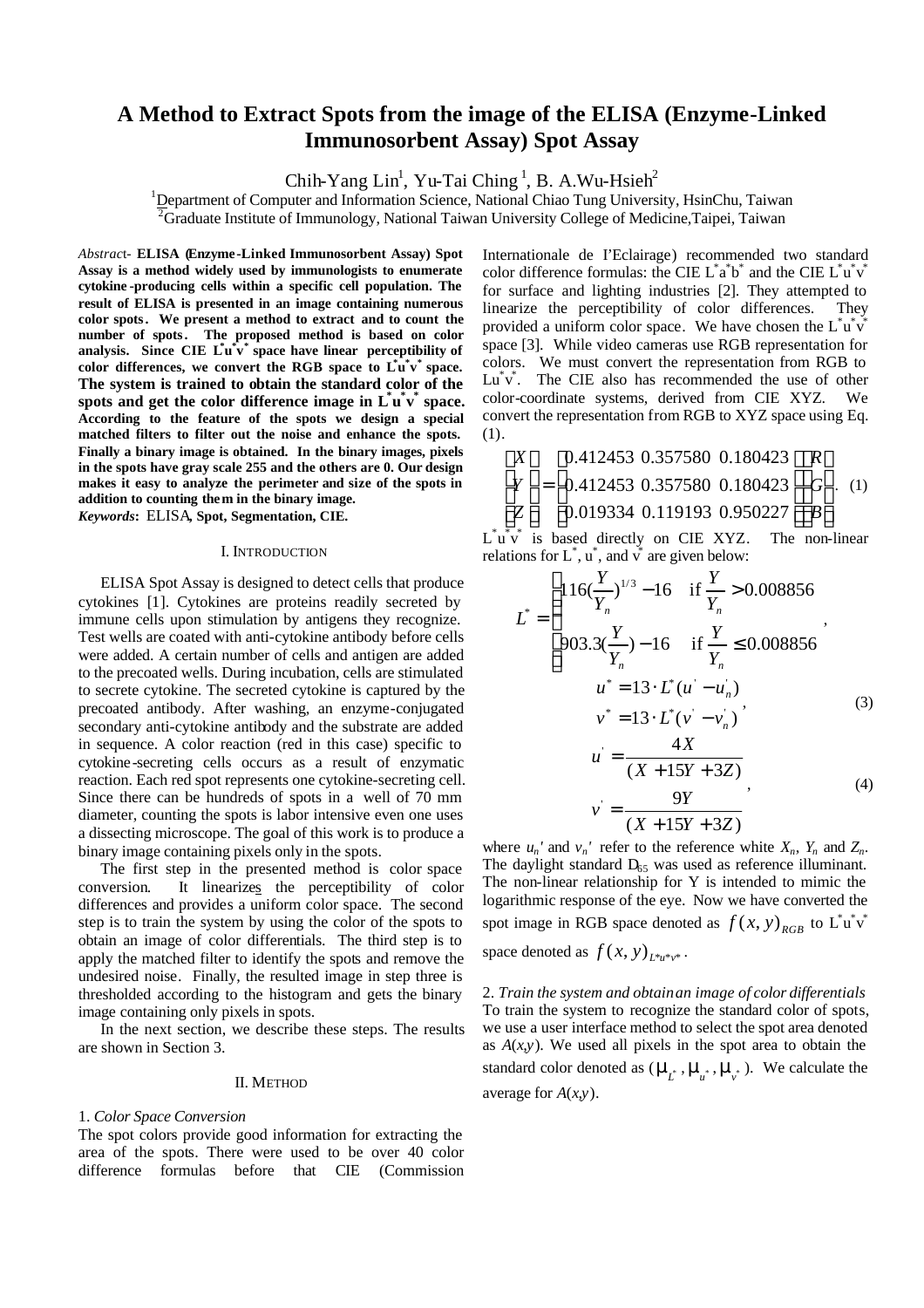| <b>Report Documentation Page</b>                                                                                                                                                                                                                                                           |                           |                                                    |                                     |  |
|--------------------------------------------------------------------------------------------------------------------------------------------------------------------------------------------------------------------------------------------------------------------------------------------|---------------------------|----------------------------------------------------|-------------------------------------|--|
| <b>Report Date</b><br>25 Oct 2001                                                                                                                                                                                                                                                          | <b>Report Type</b><br>N/A |                                                    | Dates Covered (from to)             |  |
| <b>Title and Subtitle</b><br>A Method to Extract Spots From the Image of the ELISA<br>(Enzyme-Linked Immunosorbent Assay) Spot Assay                                                                                                                                                       |                           | <b>Contract Number</b>                             |                                     |  |
|                                                                                                                                                                                                                                                                                            |                           | <b>Grant Number</b>                                |                                     |  |
|                                                                                                                                                                                                                                                                                            |                           | <b>Program Element Number</b>                      |                                     |  |
| Author(s)                                                                                                                                                                                                                                                                                  |                           | <b>Project Number</b>                              |                                     |  |
|                                                                                                                                                                                                                                                                                            |                           | <b>Task Number</b>                                 |                                     |  |
|                                                                                                                                                                                                                                                                                            |                           | <b>Work Unit Number</b>                            |                                     |  |
| Performing Organization Name(s) and Address(es)<br>Department of Computer and Information Science Natinal Chiao<br>Tung University HsinChu, Taiwan                                                                                                                                         |                           | <b>Performing Organization Report Number</b>       |                                     |  |
| <b>Sponsoring/Monitoring Agency Name(s) and Address(es)</b><br>US Army Research, Development & Standardization Group<br>(UK) PSC 802 Box 15 FPO AE 09499-1500                                                                                                                              |                           | <b>Sponsor/Monitor's Acronym(s)</b>                |                                     |  |
|                                                                                                                                                                                                                                                                                            |                           | <b>Sponsor/Monitor's Report Number(s)</b>          |                                     |  |
| <b>Distribution/Availability Statement</b><br>Approved for public release, distribution unlimited                                                                                                                                                                                          |                           |                                                    |                                     |  |
| <b>Supplementary Notes</b><br>Papers from 23rd Annual International Conference of the IEEE Engineering in Medicine and Biology Society, Oct<br>25-28, 2001, held in Istanbul, Turkey. See also ADM001351 for entire conference on cd-rom., The original document<br>contains color images. |                           |                                                    |                                     |  |
| <b>Abstract</b>                                                                                                                                                                                                                                                                            |                           |                                                    |                                     |  |
| <b>Subject Terms</b>                                                                                                                                                                                                                                                                       |                           |                                                    |                                     |  |
| <b>Report Classification</b><br>unclassified                                                                                                                                                                                                                                               |                           | <b>Classification of this page</b><br>unclassified |                                     |  |
| <b>Classification of Abstract</b><br>unclassified                                                                                                                                                                                                                                          |                           |                                                    | <b>Limitation of Abstract</b><br>UU |  |
| <b>Number of Pages</b><br>4                                                                                                                                                                                                                                                                |                           |                                                    |                                     |  |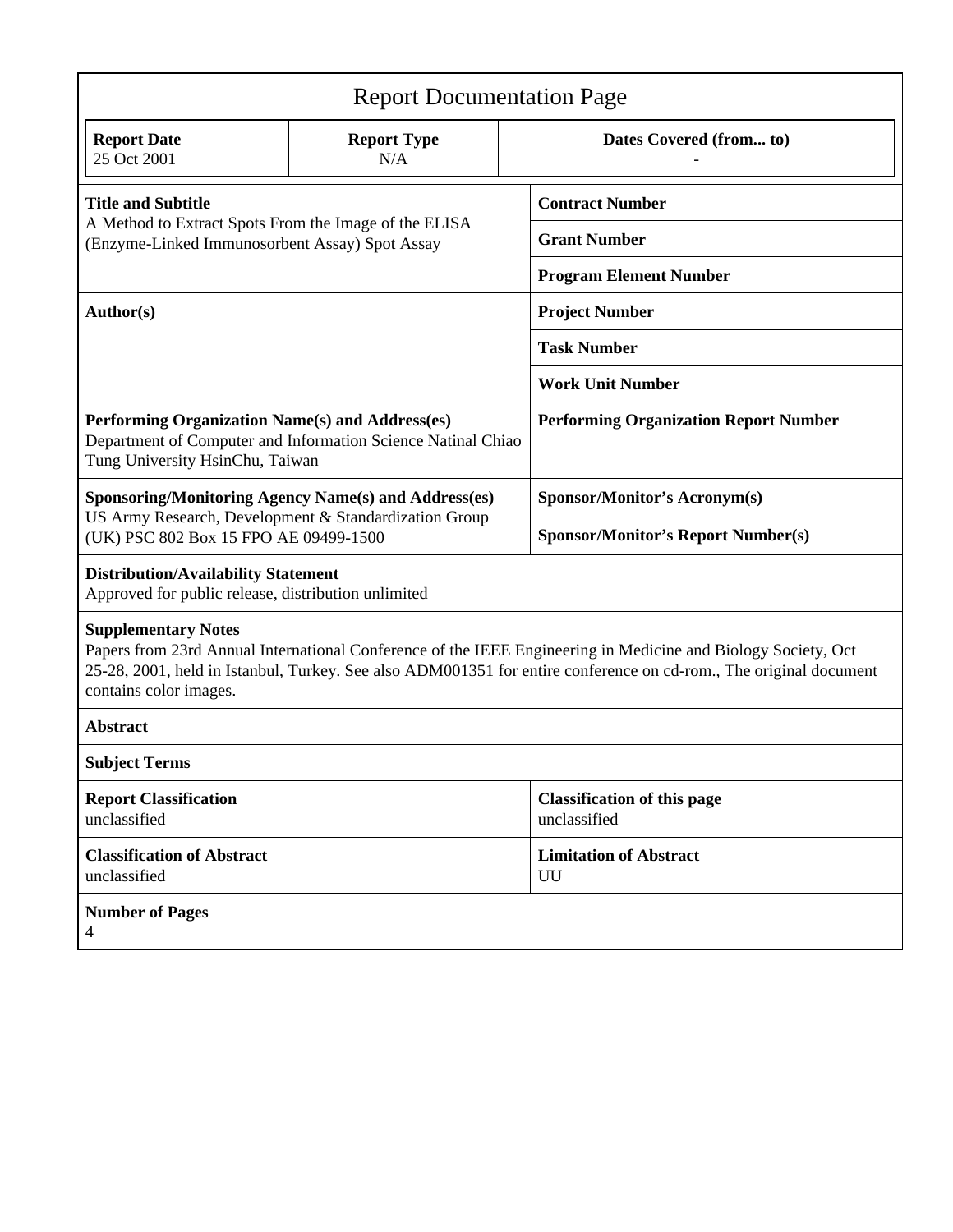$$
\mathbf{m}_{\mu} = (\sum A(x, y)_{\mu}) / N
$$
  
\n
$$
\mathbf{m}_{\mu} = (\sum A(x, y)_{\mu}) / N ,
$$
  
\n
$$
\mathbf{m}_{\nu} = (\sum A(x, y)_{\nu}) / N ,
$$
\n(5)

where *N* is the number of pixels in the spot area.

The only user interface required is to obtain the standard spot color  $(\mathbf{m}_{\mu^*}, \mathbf{m}_{\mu^*}, \mathbf{m}_{\nu^*})$  in this step. No more other user activities are needed in the following steps. The difference between two measured colors can be expressed using the CIE color difference formula.

$$
\Delta E_{uv}^* = ((\Delta L^*)^2 + (\Delta u^*)^2 + (\Delta v^*)^2)^{0.5}.
$$
 (6)

We substitute  $f(x, y)_{L^*u^*v^*}$  and  $(\mathbf{m}_{\underline{t}}^*, \mathbf{m}_{\underline{u}}^*, \mathbf{m}_{\underline{v}}^*)$  to Eq. (6),

then we can obtain the color difference image,  $\Delta f(x, y)$ , which is the difference between each pixel of  $f(x, y)$ <sub>*L*<sup>*u*</sup><sub>*v*</sub><sup>*v*</sup></sup></sub>

and the average spot pixel ( $\mathbf{m}_{\mu^*}$ ,  $\mathbf{m}_{\mu^*}$ ,  $\mathbf{m}_{\nu^*}$ ).

#### 3. *Designing the Matched Filter*

The spots have an approximate shape of circle. In fact, the intensity in a spot almost follows a 2-D Gaussian function as Eq. (7) in the following

$$
g_1(x, y) = e^{-(x^2 + y^2)} = e^{-r^2}.
$$
 (7)

In Eq. (7) *r* is the radial distance measured from the center of the spot. If we define  $R$  as the radius at which the intensity drops to one–half of its maximum value, we can write the spot profile function as

$$
g_1(x, y) = e^{-(r/R)\ln(2)} = e^{\ln(2 - r^2/R^2)}.
$$
 (8)

We can simplify Eq. (8) as

$$
g_1(x, y) = 2^{-(x^2 + y^2)/R^2}.
$$
 (9)

Now let us consider the detection of an arbitrary signal *s*(*t*) in additive Gaussian white noise. If the signal is passed through a filter with transform function  $H(f)$ , the output signal  $s<sub>O</sub>(t)$  is given by

$$
s_o(t) = \int H(f) \{ S(f) + \mathbf{h}(f) \} e^{(j2\mathbf{p}\hat{\mu})df} , \text{ (10)}
$$

where  $S(f)$  is the Fourier transform of  $s(x,y)$ , and  $h(f)$  is the noise spectrum. By Schwartz's inequality, it can be proved that the filter  $H(f)$ , that maximizes the output SNR (Signal to Noise Ratio), is given by  $Ho(f) = S^*(f)$  [4,5]. We apply inverse Fourier transform for both  $Ho(f)$  and  $S^*(f)$ . Since the input signal  $s(t)$  is a real value,  $ho(t)=s(-t)$ . Hence, in a 2-D case  $ho(x, y) = s(-x, -y)$ . The optimal filter must have the same shape as the intensity profile. In other words, the optimal filter is given by

$$
h(x, y) = s(-x, -y).
$$
 (11)

*g a* symmetry function, thus

We substitute Eq. (9) for Eq. (11)

$$
h(x, y) = g_1(-x, -y) = g_1(x, y), \qquad (12)
$$

where  $g_1(x, y)$  $g_1(x, y) = g_1(-x, -y)$ . This optimal filter with the impulse response  $h(x, y)$  is commonly known as the matched filter[6,7]. To obtain a zero mean filter,  $g_1(x, y)$  is subtracted by the mean of the filter.

$$
g(x, y) = g_1(x, y) - m = 2^{-(x^2 + y^2)/R^2} - m, \quad (13)
$$

where *m* is the mean of the filter.

The radius sizes of spots are ranged between 4 and 16 pixels. We only use pixel sizes 4, 8, 12 and 16 as the radius for designing the kernel of the matched filers. Using more matched filter kernels could get more accurate results, but also takes more computing time. Fig. 1 shows two of the 4 kernels of matched filters. After applying matched filter, Most of noises could be removed and thus the spots were enhanced. It is useful for the following step.



Fig. 1. 2-D matched filters used in our proposed method. The radius size is (a) 4, and (b) 8.

# 4. *Obtain the Binary Image*

Finally, we threshold the resulted images based on the histogram analysis to get binary images. Now we can easily to count the number of spots, size of spots, and measure perimeter

#### III. RESULTS

In this section, several images were tested and the results obtained by the proposed method are presented. The input images are color images in Jpeg format of size 1600 by 1200 pixels (Fig. 2- $x(a)$ , where x means 1, 2, and 3). Fig. 2- $x(b)$ shows the distance measure. The results after matched filtering were applied are shown in Fig. 2- $x(c)$ . The results after threshold are shown in Fig.  $2-x(d)$ . The borders of spots Fig. 2-x(d) are overlaid to the initial image are shown in Fig.  $2-x(e)$ . The proposed methods were implemented on a PC with a Pentium III (800 MHz) CPU running on Windows 2000 operating system. The overall execution time for a 1600x1200 pixels image took less than 5 minutes. The radius sizes used for filter kernel were 1,2,3 and 4, respectively. It took a quit long time for a 1600x1200 image. Thus we reduce the resolution from 1600x1200 to 800x600 and 400x300 for those images, respectively. The 800x600 images took about 25 seconds. The radius sizes used for filter kernel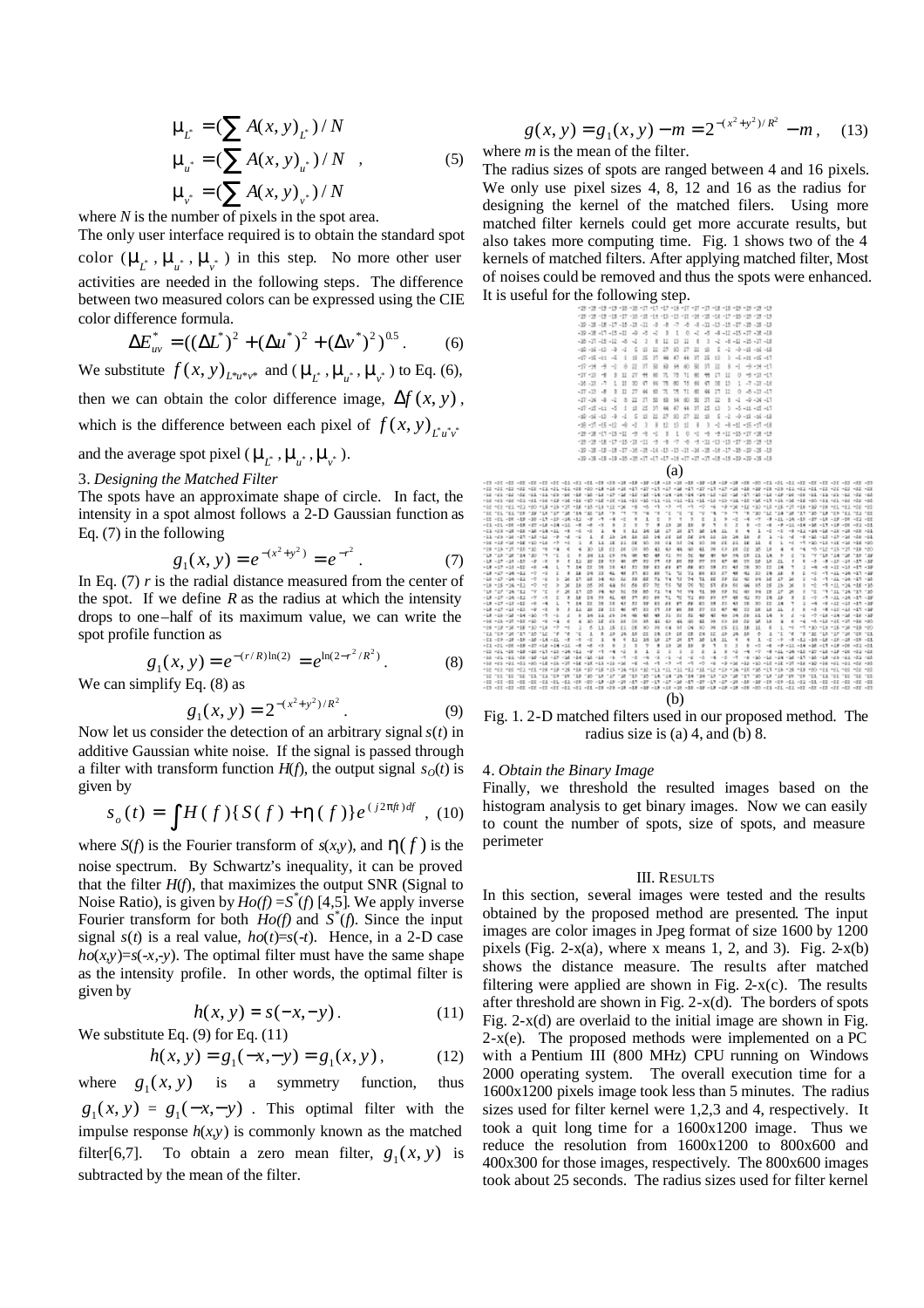are 2,4,6 and 8, respectively. The execution time for 800x600 images is much faster than the previous case. In the case of 400x300 images, it took about only 3 seconds. The radius sizes used for filter kernel are 1,2,3 and 4, respectively. The results of 1600x1200, 800x600, and 400x300 have almost the same quality, but the execution time is significantly different. Because the larger images the larger the radius sizes are needed for matched filter kernels. Since the operations of 2-D convolution need large computation time, we suggest using 400x300 or 800x600 pixel images instead of 1600x1200.





 $2-1.$  (b)





2-1. (d)



 $2-1.$  (e)



 $2-2. (a)$ 



 $2-2.$  (b)



 $2 - 2$ .



 $2-2.$  (d)